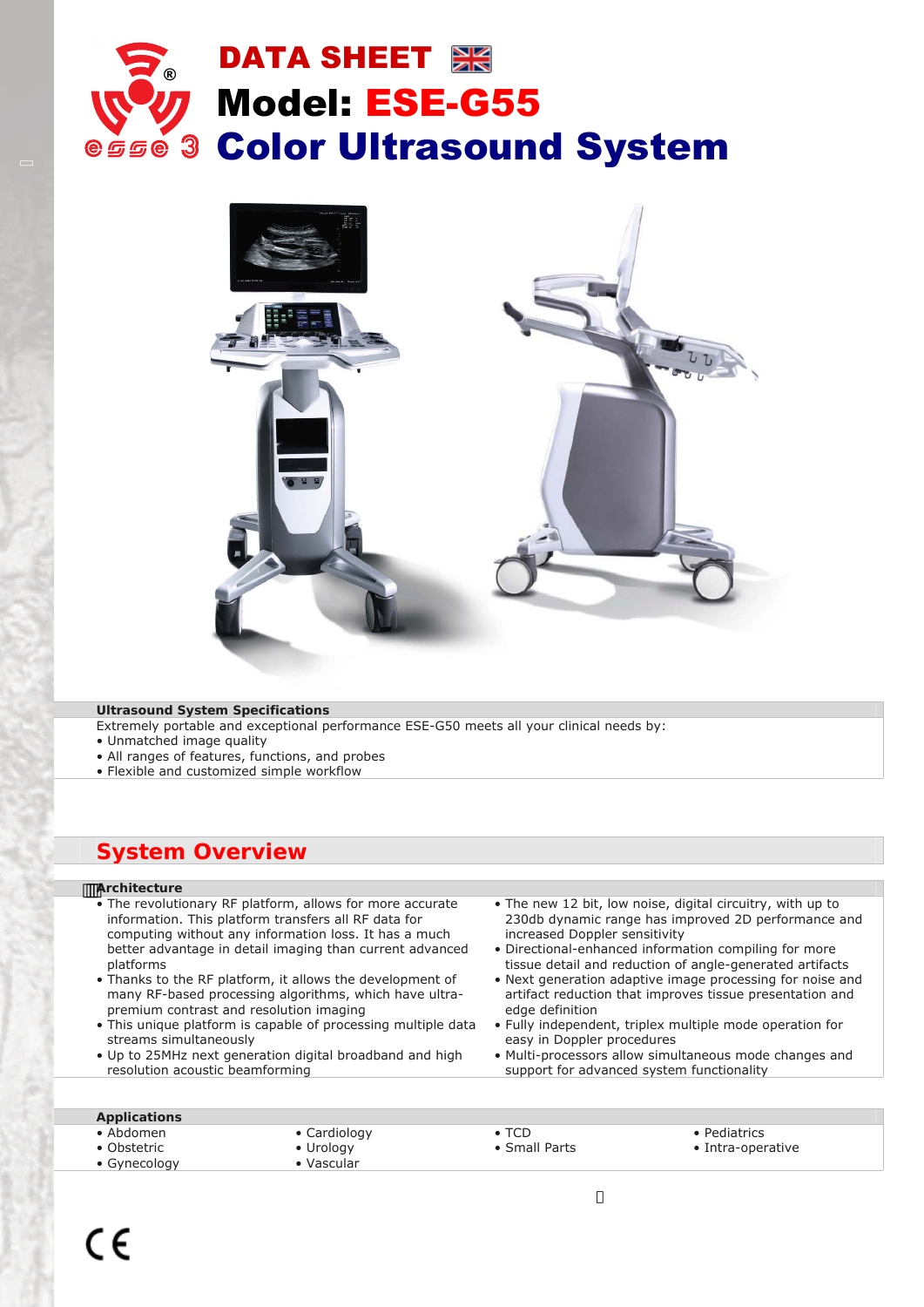

# **Imaging features**

- 2D grayscale imaging
- Harmonic imaging both in tissue harmonic and pulse inversion harmonic technologies
- VFusion, RF-based directional-enhanced information compounding
- VSpeckle, specialized and adaptive imaging processing to remove speckle noise artifacts and enhance tissue edge for clarity and accuracy
- VTissue, the advanced adaptive image processing to compensate for sound and speed variation in different tissue
- Auto imaging optimization\*
- Easy Comparative Function to compare previous exam
- Tissue M-mode
- Color M-mode(optional)
- Color Doppler imaging
- Power Doppler imaging
- Pulse wave Doppler imaging
- Simultaneous 2D and M mode
- Duplex 2D/PW Doppler
- Triplex 2D/Color/PW Doppler
- High PRF pulsed wave Doppler
- Continuous wave Doppler
- RF-based Zoom
- FULL screen imaging to enlarge imaging size
- Dual real time imaging without compromising imaging size
- Multi Angle M-mode with 360 degree rotation (Optional)
- PView for panoramic imaging (Optional)
- **Standard features**
- Up to 25Mhz high frequency in system platform. Up to 18MHz's probes are supported
- RF platform and RF data processing
- Up to 1500 seconds standard cine storage
- 500GB hard drive
- Integrated DVDRW
- Integrated black/white thermal video printer slot
- Patient information database
- Image archive on hard drive
- Quick store to USB memory stick
- Quick store to hard drive
- Quick print to B/W and color thermal video printer
- Network storage and printing
- Full measurement and analysis package
- Real time auto wave Doppler track and calculations
- Vascular calculations
- Cardiac calculations
- OB calculations and tables
- Gynecological calculations
- Urological calculations
- Renal calculations
- Volume calculations
- TView for trapezoidal imaging
- Elastography imaging(Optional)
- Contrast imaging(Optional)
- 3D imaging
- 3D/4D HQR (High Quality rendering) (Optional)\*
- Spatio Temporal Image Correlation (STIC) (Optional)\*
- VOCAL (Volume calculation, Follicle count) (Optional)\*
- SRV (Super Resolution Volume) to have extreme contrast and resolution in thin volume
- Tomographic display (MCUT)
- Inversion mode(Optional)
- Magic Cut
- Smart Touch 3D/4D operation(Optional)
- Free View(Optional)
- Auto NT\* (Optional)
- Real-time grayscale 4D
- Three leads ECG function (Optional)
- Tissue Doppler (TD) mode\*
- Tissue Velocity Imaging (TVI) mode\* (Optional)
- Tissue Velocity M (TVM) mode\*(Optional)
- Integrated smart stress echo mode\* (Optional)
- Auto IMT function\*

- Barcode reader for patient information input
- Wireless networking for easy data sharing, storage and printing *(optional)*
- Bluetooth for image data transfer*(optional)*
- Image data transfer directly by E-Mail with network access*(optional)*
- Up-to-date connectivity and data management solutions, wireless *(optional),* LAN, Bluetooth, E-Mail, integrated database
- DICOM compatibility\*
- Three active probe ports, plus one dummy probe port
- 5 USB ports
- 8 TGC slides
- Average 4 multiple adjustable frequency in every probe and mode
- Up to 512 line density
- 1 DVI-D interface
- 1 Audio in interface; 1 Audio out interface
- 1 Speaker interface
- 1 RJ45 interface

- Unique human oriented design for comfort and convenience
- Fully articulating 21-inch high resolution flat panel display
- Easy access DVD media drive
- 4 easy access transducer ports (three active and one dummy)
- 4 transducer holders (removable for easy cleaning)
- Integrated touchable alphabetic keyboard
- Simple, easy and effective cable management structure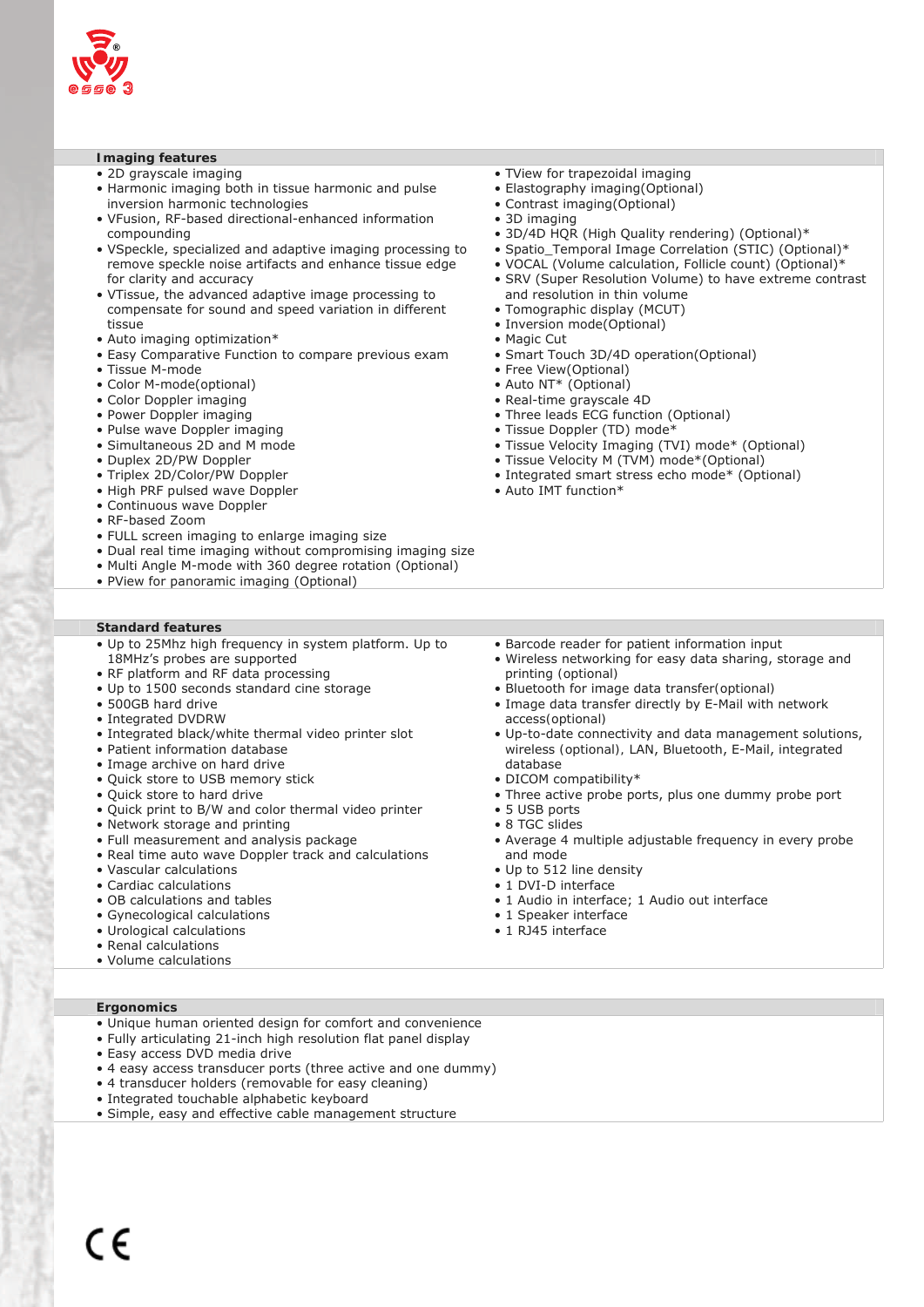

#### **Keyboard**

- Highly sensitive 10 inch capacity touch panel
- Intuitive, configurable and touchable interactive operation interface
- Ergonomic hard keys for general ultrasound operations
- 8 TGC slides, functionality at any depth
- Backlight keys

# **Image display screen**

- 21 inch high resolution IPS, LCD technology
- Brightness, contrast and color temperature adjustment
- Adjustable Gamma curve optimization for dedicated applications
- Big angel swivel and tilting capability

#### **Peripherals**

- B&W thermal video printer: Sony UP-D897MD (optional)
- Color thermal video printer: Sony UP-D25MD (optional)
- Memory stick (optional)

#### **Dimensions and Weight**

- Height: 1305mm
- Width: 540mm
- Depth: 855mm
- Weight: 50kg

#### **Electrical Power**

- Voltage: 100-240V AC
- Frequency: 50/60Hz
- Power: < 470VA for console only

# **Transducers**

#### **Transducer Technology**

- Xcen technology for wideband frequency
- Pure wave technology for high resolution imaging
- Unique and high technical Xcen probe connector to adapt all different type of product models

| <b>Transducer types</b> |                    |                      |  |
|-------------------------|--------------------|----------------------|--|
| • Convex array          | • Phase array      | • Endocavity probe   |  |
| • Linear array          | $\bullet$ 4D probe | • Micro-convex array |  |

# **Transducer selection**

- Electronic switching of transducers
- User customizable imaging presets for each transducer and application
- Automatic dynamic receiving focus in all transducers
- Multiple adjustable transmit focal zone, up to 8 focal zone

# **G2-5C Broadband Curved Array**

- Field of view: 66 degree
- Convex radius: 50mm
- Application: abdomen, OB/Gyn, urology, pediatric
- Frequency range: 1.4 -5.6MHz
- Pulsed wave Doppler, color Doppler, power Doppler, harmonic
- Multi-imaging frequency setting in 2D, Harmonic, color Doppler and Wave Doppler modes
- Reusable biopsy guide available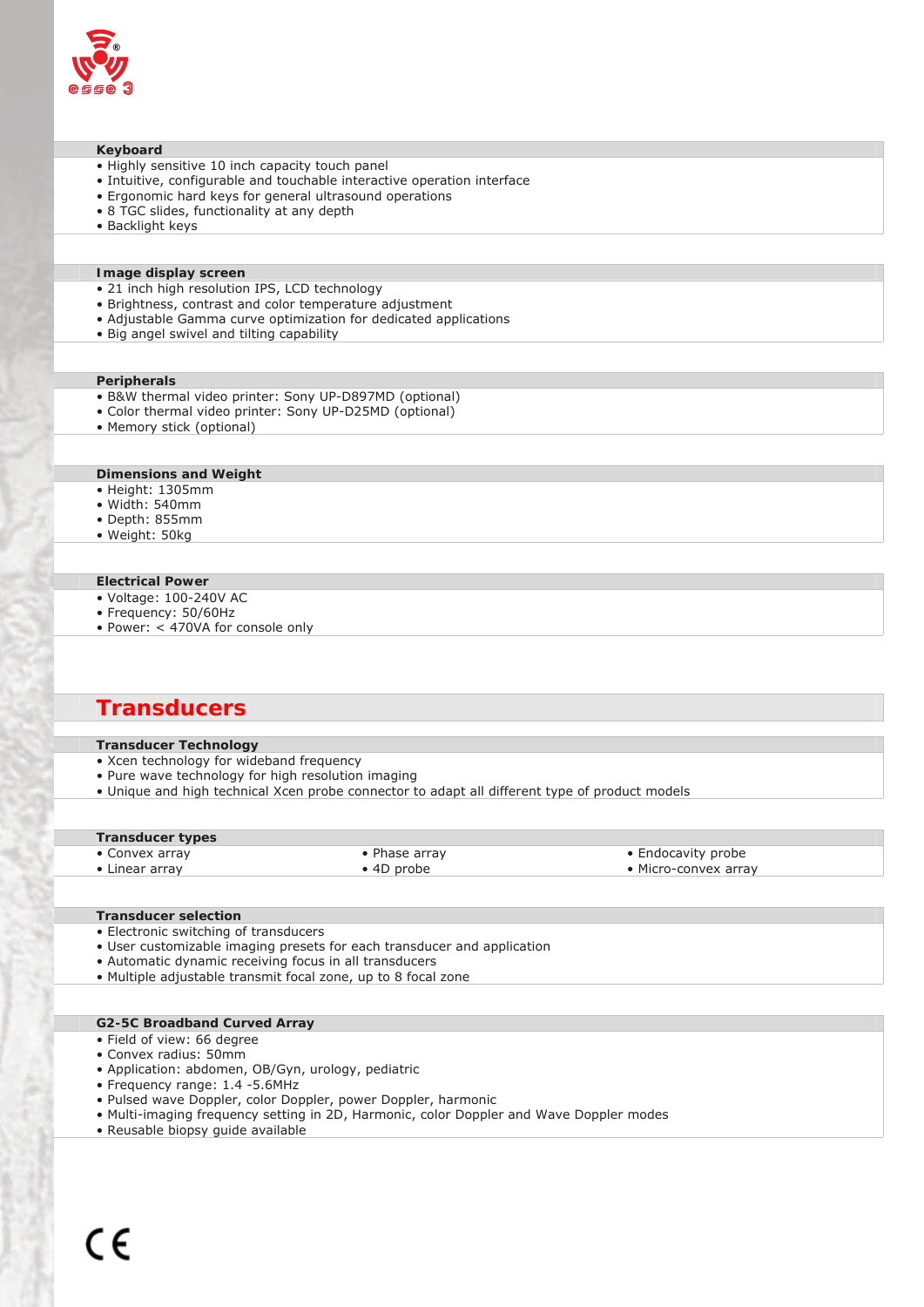

# **F2-5C Broadband Curved Array**

- Field of view: 59 degree
- Convex radius: 59.5mm
- Application: abdomen, OB/Gyn, urology, pediatric
- Frequency range: 1.6 -5.5MHz
- Pulsed wave Doppler, color Doppler, power Doppler, harmonic
- Multi-imaging frequency setting in 2D, Harmonic, color Doppler and Wave Doppler modes
- Reusable biopsy guide available

### **D3-6C broadband curved array volume probe**

- Field of view: 78 degree
- Convex radius: 40mm
- Application: abdomen, OB/Gyn, urology
- Frequency range: 1.9 7MHz
- Pulsed wave Doppler, color Doppler, power Doppler, harmonic, 3D/4D grayscale
- Multi-imaging frequency setting in 2D, Harmonic, color Doppler and Wave Doppler modes

### **D3-6CX broadband curved array volume probe**

- Footprint: 48mm
- Field of view: 75 degree
- Convex radius: 40mm
- Application: abdomen, OB/Gyn, urology
- Frequency range: 2.1 5.7MHz
- Pulsed wave Doppler, color Doppler, power Doppler, harmonic , 3D/4D grayscale, 3D color
- Multi-imaging frequency setting in 2D, 3D/4D, Harmonic, color Doppler and Wave Doppler modes

#### **G4-9M broadband micro convex array**

- Field of view: 138 degree
- Convex radius: 12mm
- Application: pediatric, abdomen, cardiac
- Frequency range: 3 10MHz
- Pulsed wave Doppler, color Doppler, power Doppler, harmonic
- Multi-imaging frequency setting in 2D, Harmonic, color Doppler and Wave Doppler modes

# **G4-9E broadband micro convex endocavity array**

- Field of view: 138 degree
- Convex radius: 12mm
- Application: Ob/Gyn, urology
- Frequency range: 3 10MHz
- Pulsed wave Doppler, color Doppler, power Doppler, harmonic
- Multi-imaging frequency setting in 2D, Harmonic, color Doppler and Wave Doppler
- Reusable biopsy guide available

# **D4-9E broadband micro convex 4D endocavity array**

- Field of view: 125 degree
- Convex radius: 10mm
- Application: Ob/Gyn, urology
- Frequency range: 3 10MHz
- Number of element: 128
- Pulsed wave Doppler, color Doppler, power Doppler, harmonic , 3D/4D grayscale,
- Multi-imaging frequency setting in 2D, 3D/4D, Harmonic, color Doppler and Wave Doppler modes

#### **X4-12L broadband linear array**

- Fine pitch, high resolution
- Applications: vascular, small parts
- Frequency range: 4.5 -13MHz
- Pulsed wave Doppler, color Doppler, power Doppler, harmonic
- Multi-imaging frequency setting in 2D, Harmonic, color Doppler and Wave Doppler modes

# **X6-16L broadband linear array**

- Fine pitch, high resolution
- Applications: vascular, small parts
- Frequency range: 6.5 -18MHz
- Pulsed wave Doppler, color Doppler, power Doppler, harmonic
- Multi-imaging frequency setting in 2D, Harmonic, color Doppler and Wave Doppler modes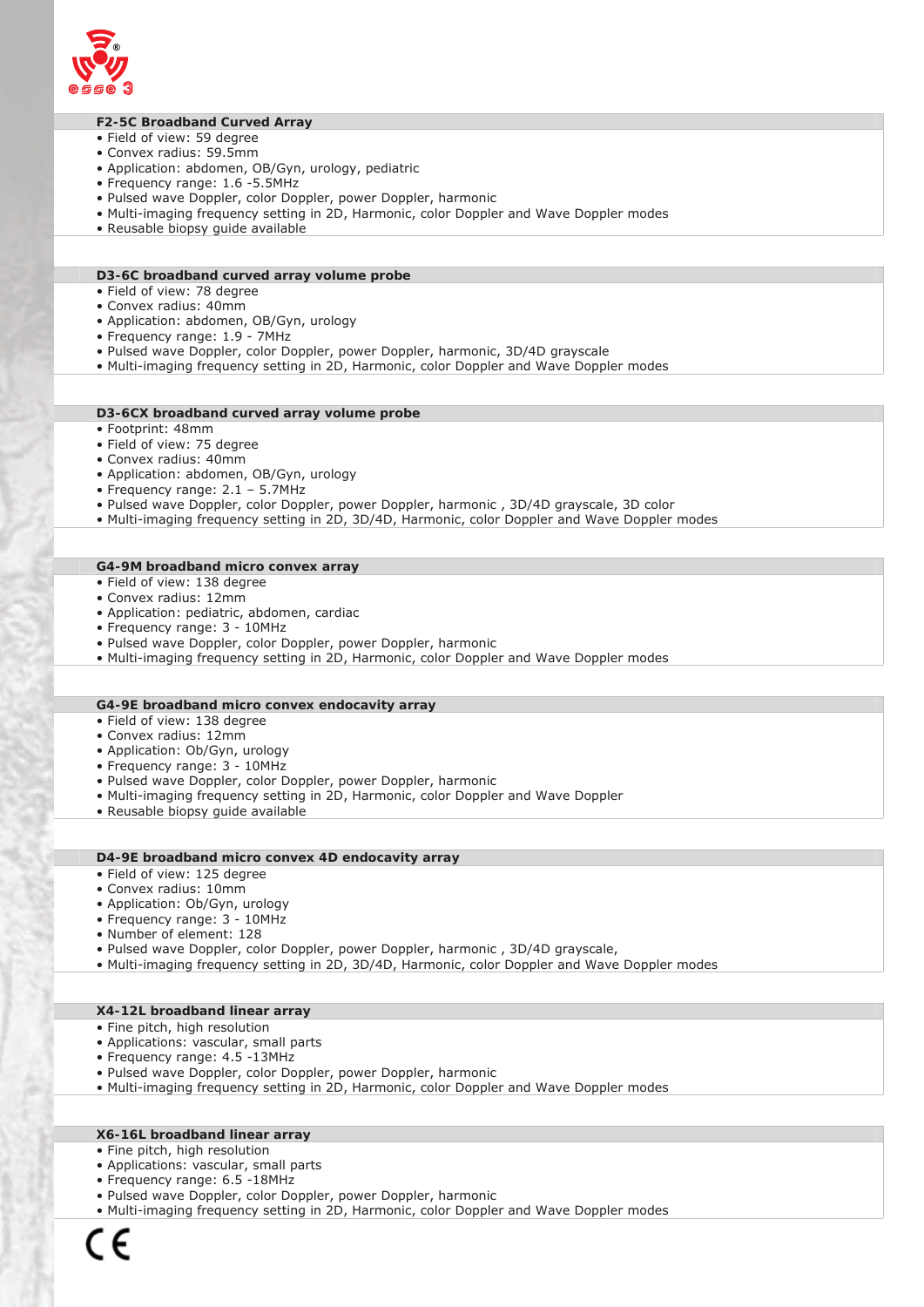

# **U5-15LE broadband linear array**

- Fine pitch, high resolution
- Applications: small parts, specially for breast, vascular
- Footprint: 52mm
- Frequency range: 5 -15Mhz
- Pulsed wave Doppler, color Doppler, power Doppler, harmonic
- Multi-imaging frequency setting in 2D, Harmonic, color Doppler and Wave Doppler modes

# **I4-11T broadband linear array**

- Fine pitch, high resolution
- Frequency range: 4.2-11Mhz
- Pulsed wave Doppler, color Doppler, power Doppler, harmonic
- Multi-imaging frequency setting in 2D, Harmonic, color Doppler and Wave Doppler modes

#### **G1-4P phased array**

- Applications: cardiac, abdomen, Ob/Gyn, Urology
- Frequency range: 1.35-4.3Mhz
- Pulsed wave Doppler, continuous wave Doppler, color Doppler, power Doppler, harmonic
- Multi-imaging frequency setting in 2D, Harmonic, color Doppler and Wave Doppler modes

#### **S1-6P phased array**

- Single Crystal technology
- Applications: cardiac, abdomen, Ob/Gyn, Urology
- Frequency range: 1.9-7Mhz
- Pulsed wave Doppler, continuous wave Doppler, color Doppler, power Doppler, harmonic
- Multi-imaging frequency setting in 2D, Harmonic, color Doppler and Wave Doppler modes

# **Advanced Imaging controls**

# **VFusion**

- Available on all transducers and for 2D, 3D/4D (except phase array)
- Up to 5 levels of directional imaging fusion to enrich information
- Operate in conjunction with VSpeckle, harmonic imaging

# **VSpeckle**

- Available on all transducers and for 2D, 3D/4D
- Virtually eliminate speckle noise artifact and dynamically enhances tissue margins
- Selectable multiple levels of speckle noise reduction and smoothing
- Operates in conjunction with VFusion and harmonic imaging

# **VTissue \***

- Advanced imaging processing to adapt to the speed of the ultrasound variation in different tissue
- Improved detail resolution and conspicuity of lesions
- Presentable sound and speed in different applications
- One touch operation to ease diagnosis

## **SRV (Super Resolution Volume)**

- Extreme contrast and spatial resolution in thin volume
- Small volume sweep angle
- High volume rate
- Visual able the tissue information in a thick slice
- Better detection in diffuse lesions of organs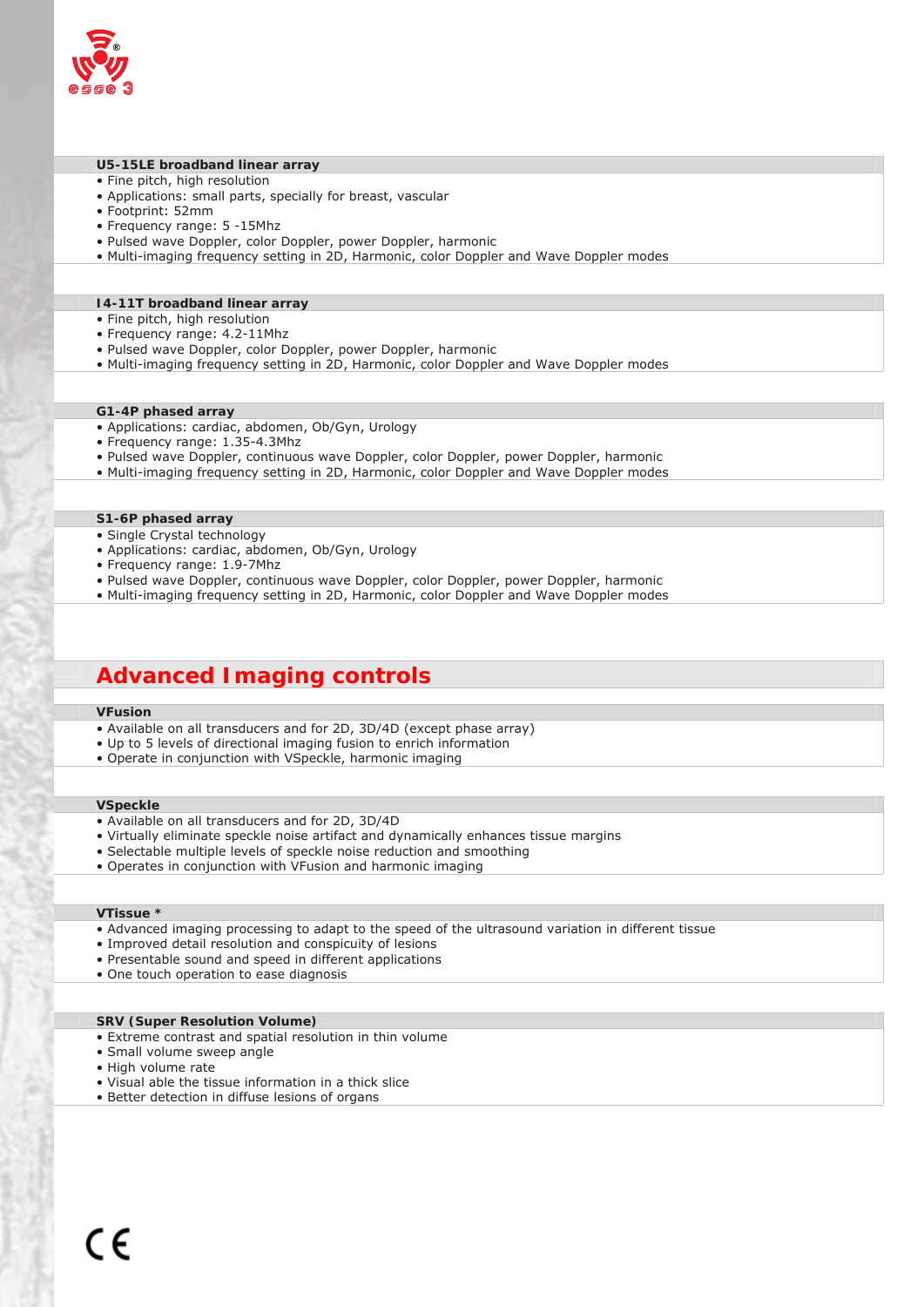

# **Advanced Imaging controls (cont.)**

# **3D/4D HQR (High Quality Rendering) (Optional)**

- Amazing high image quality
- Extreme realistic rendering images
- Similar operation as normal rendering

#### **VOCAL (Volume Calculation) (Optional)**

- Automatic 3D follicle detection (number&size)
- Definition of a shell contour
- Volume calculation of ultrasound tissue inside a shell contour

# **Spatio-Temporal Image Correlation (STIC) (Optional)**

- Visualize the fetal heart or an artery
- One complete heart cycle represented
- Using 3D static acquisition

# **Inversion mode(Optional)**

- This render mode is used to display anechoic structures such as vessels
- It invert the gray values of the rendered image, such as black image information become white and vice versa

# **Magic Cut**

- Ability to edit images, make possible to cut away structure obstructing the view in the ROI
- Several cutting methods available

# **Smart Touch 3D/4D Operation(Optional)**

• Fully utilize touch panel possibility for easy operation, such as rotation 3D rendering image, move ROI, create line by finger

# **Free View(Optional)**

- Provide any plane view to visualize the internal tissue information
- Improve the contrast resolution to facilitate the detection of diffuse lesions in organs

#### **Stress Echo (Optional)**

- Review and analyze wall segment information
- Continuous capture or selectable capture
- Provides selectable protocol template for exercise

# **Auto NT (Nuchal Translucency) measurement (Optional)**

- Automatically detect Nuchal Translucency in interest box
- Automatically report thickness result of NT

### **Auto IMT (Intima-Media Thickness) measurement**

- Automatically detect intima media thickness in interest box
- Automatically report the result of IMT
- Available in linear probe

# **Next generation RF-based image processing**

- Available on all imaging transducers in 2D grayscale modes
- Virtually eliminates speckle noise artifact and dynamically enhance tissue edge
- Operates with other real-time processing algorithms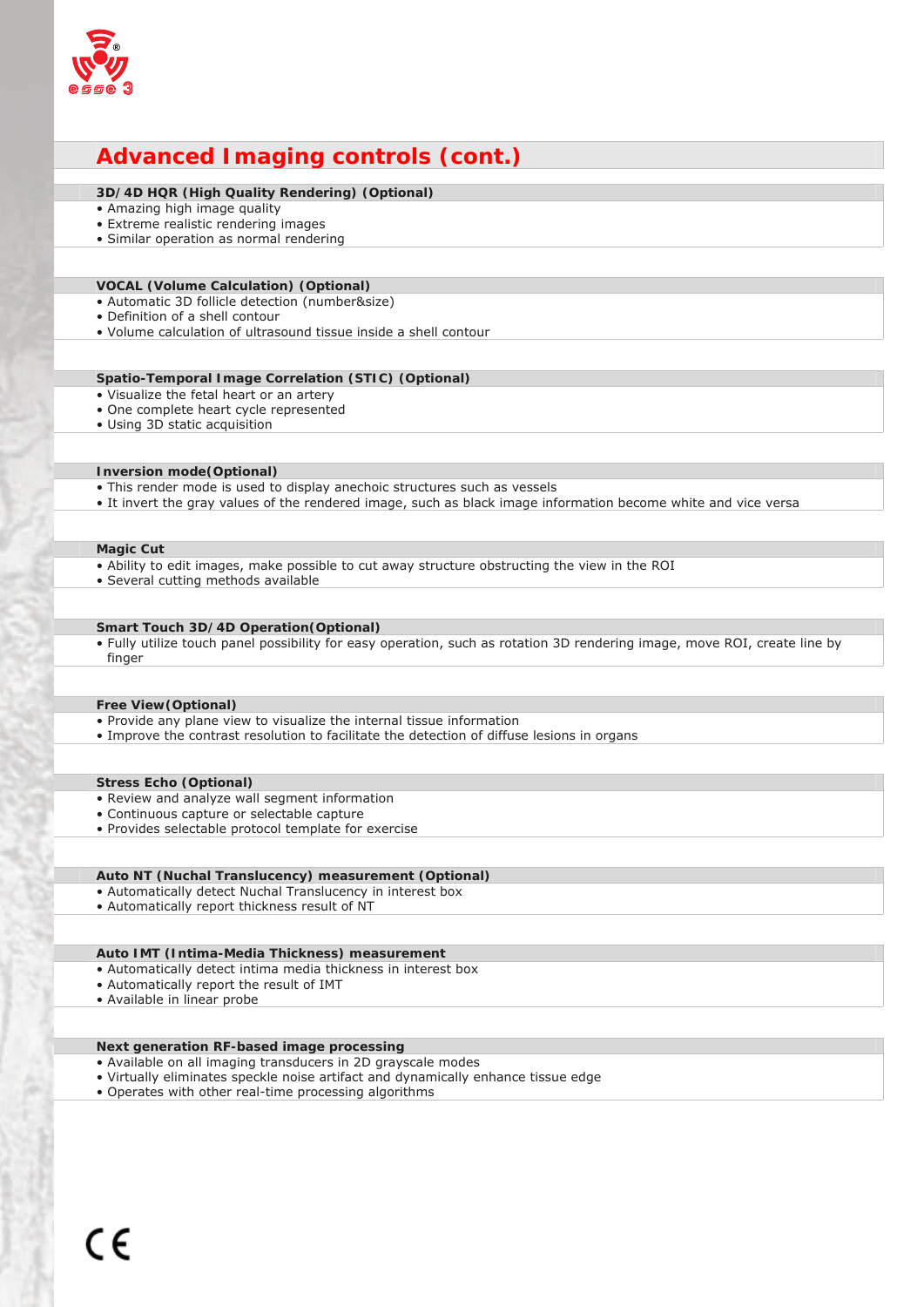

# **Imaging modes**

# **2D Imaging**

- Pre-defined ATGC (adaptive temporal gain compensation) curves optimized for consistently excellent imaging
- B/M acoustic output: 0-100%
- Depth: able to adjust from 1 to 36cm
- Select between 1 to 8 transmit focal zones
- Reverse function: on/off
- VFusion function
- VSpeckle function
- Harmonic imaging both tissue harmonic and phase inversion
- Cineloop image review
- Selectable 2D line density
- Dual imaging with independent cineloop
- 256(8 bit) gray level
- Up to 8 focus zone adjustable
- Multiple color maps with chroma imaging
- FULL screen imaging to larger image size
- Multi frequency: probe dependent
- Gray filter: 6 steps
- Persistence: 8steps
- Selectable image angles, probe dependent
- Gain: 0-100%
- Dynamic range: 30-230 db
- VSharpen to enhance edge contrast
- Smooth to improve spatial resolution
- EdgeEnhance to improve detail information and contrast
- VNear to enhance SNR of near field

# **Harmonic Imaging**

- Supports both tissue harmonic and phase inversion imaging (transducer and frequency dependence)
- Second harmonic processing to reduce artifacts and improve image clarity
- Maximize detail resolution and enhance contrast
- Available on all imaging transducers
- Extends high performance imaging capabilities to all patient body types

# **M mode**

- Selectable sweeping rates
- Time marks: 0.025 0.5 second
- Selectable display format prospective or retrospective (1/3-2/3, 1/2-1/2, 2/3-1/3, side by side 1/2-1/2, side by side 1/3- 2/3, full screen)
- Chroma colorization with multiple color maps
- Cineloop review for retrospective analysis of M-mode data
- 256 gray levels

#### **Color Doppler mode**

- Available on all imaging transducers
- Automatically adapts transmit and receive bandwidth processing based on the color box position
- Cineloop review with full playback control
- Steering on linear array transducers
- Color flow M mode display for tissue motion and flow velocity(optional)
- Selectable in baseline, line density, flash reduction, persistence, maps, frequency, PRF, wall filter, packet size, color level, sensitivity, focus position, acoustic power, and smooth
- Color gain
- Region of interest
- Baseline invert
- Simultaneous mode during PW mode
- Smoothing
- Wall filter
- Zoom

# **Power Doppler mode**

| • High sensitive mode for small vessel visualization | • Selectable baseline, line density, flash reduction,         |
|------------------------------------------------------|---------------------------------------------------------------|
| • Available on all transducers                       | persistence, maps, frequency, PRF, wall filter, packet size,  |
| • Cineloop review                                    | color level, sensitivity, focus position, acoustic power, and |
| • Multiple color maps                                | smooth                                                        |
| • Individual controls for gain                       | • Adjustable region of interest                               |
|                                                      |                                                               |

# **Pulsed Wave (PW) Doppler**

- Ultra high resolution spectral FFT rate
- Angle correction with automatic velocity scale adjustment • Normal, invert display around horizontal zero line
- 
- Selectable gray filter, dynamic range, frequency, PRF, wall filter, baseline, angel correct, sample volume
- Selectable sweep speeds: 8 steps
- Maximum velocity range: 12m/s
- PW acoustic output: 0-100%
- Selectable low frequency signal filtering with adjustable wall filter settings
- Selectable grayscale curve for optimal display
- Selectable chroma colorization maps
- Selectable display format prospective or retrospective (1/3-2/3, 1/2-1/2, 2/3-1/3, side by side 1/2-1/2, side by side 1/3-2/3, full screen)
- Auto function to optimize spectral Doppler displ. • Digitally enhanced stereo output
- 256 gray levels
- Post-processing in frozen mode includes map, baseline, invert and chroma
- Simultaneous or duplex mode of operation
- Simultaneous 2D, color Doppler, pulsed Doppler
- High PRF capability in all modes including duplex and
- triplex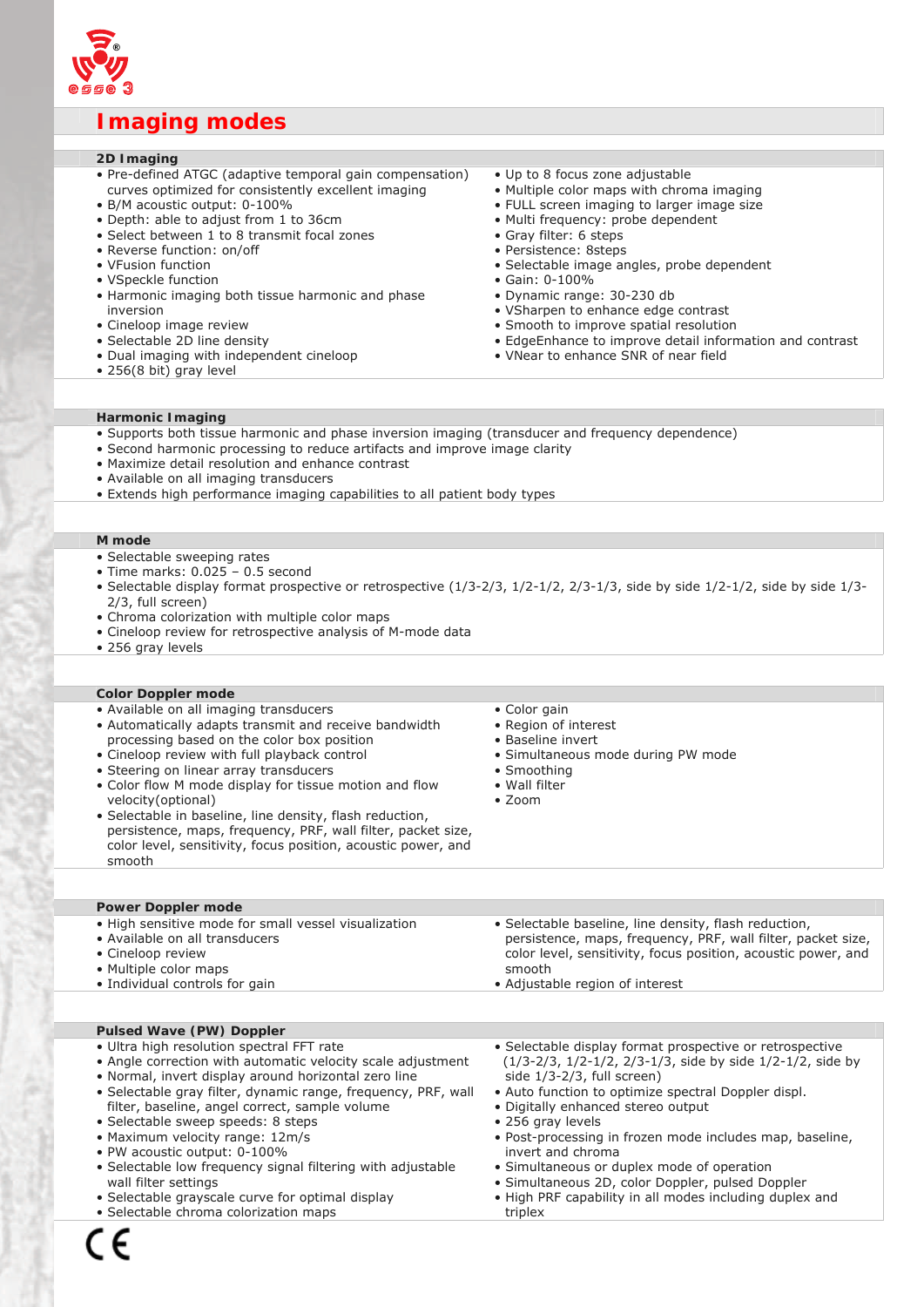

#### **Continuous Wave Doppler (CWD)**

- Cardiac sector array transducer only
- Maximum velocity range: 19m/s

#### **Elastography imaging(Optional)**

- Shows the spatial distribution of tissue elasticity properties in a region of interest to estimate the strain before and after tissue distortion caused by external force
- The strain estimation is scaled by color to have smooth distribution display
- Have quality index to indicate if there is proper external force

#### **Contrast imaging(Optional)**

- Support contrast imaging in both 2D and 3D volume
- By contrast agent, imaging is enhanced within vessel which agent flow
- Have one button push to destroy the agent. Useful in the bubble wash-in characteristics of anatomy being scanned

## **3D/4D**

- 3D/4D rotation
- Grayscale imaging controls
- Selectable rendering approaches
- Unique high quality rendering algorithm
- Selectable gray maps
- Multi slide cutting (MCUT) • Cineloop 3D
- Review volume
- 

# **PView**

- Real time extended field of view composite imaging
- Ability to back up and realign the image during acquisition
- Full zoom, cineloop review and image rotation capabilities
- User can measure distance and area
- Measurement can be made on individual frames during cineloop review
- Available on linear transducers

#### **TView**

- Expand view of scanning
- Available on linear transducers

#### **Auto**

- Intelligent one button automatic optimization in 2D and Doppler modes
- Automatically adjust PRF and baseline in Doppler

#### **Stress Echo\***

- Acquisition of single-frames or full-motion digital clips in any modes (including 2D, color flow, power Doppler, etc)
- Length of acquired images is user-adjustable
- Default stress protocols
- Flexible user defined stress protocols

#### **Tissue Doppler Imaging (TD) \***

- Present wall motion spectrum by using Doppler principle
- Provide wall motion direction and velocity information
- Available on all sector transducer for cardiac imaging
- Gain

#### **Tissue Velocity Imaging (TVI) \***

- Color codes the velocities in tissue
- Present tissue color imaging by using Doppler principle
- This color image is overlaid onto the 2D image
- Captures low flow but high amplitude signals associated with wall motion
- Available on all sector transducer for cardiac imaging
- Tissue velocity M mode display for wall motion(optional)
- Gain
- Velocity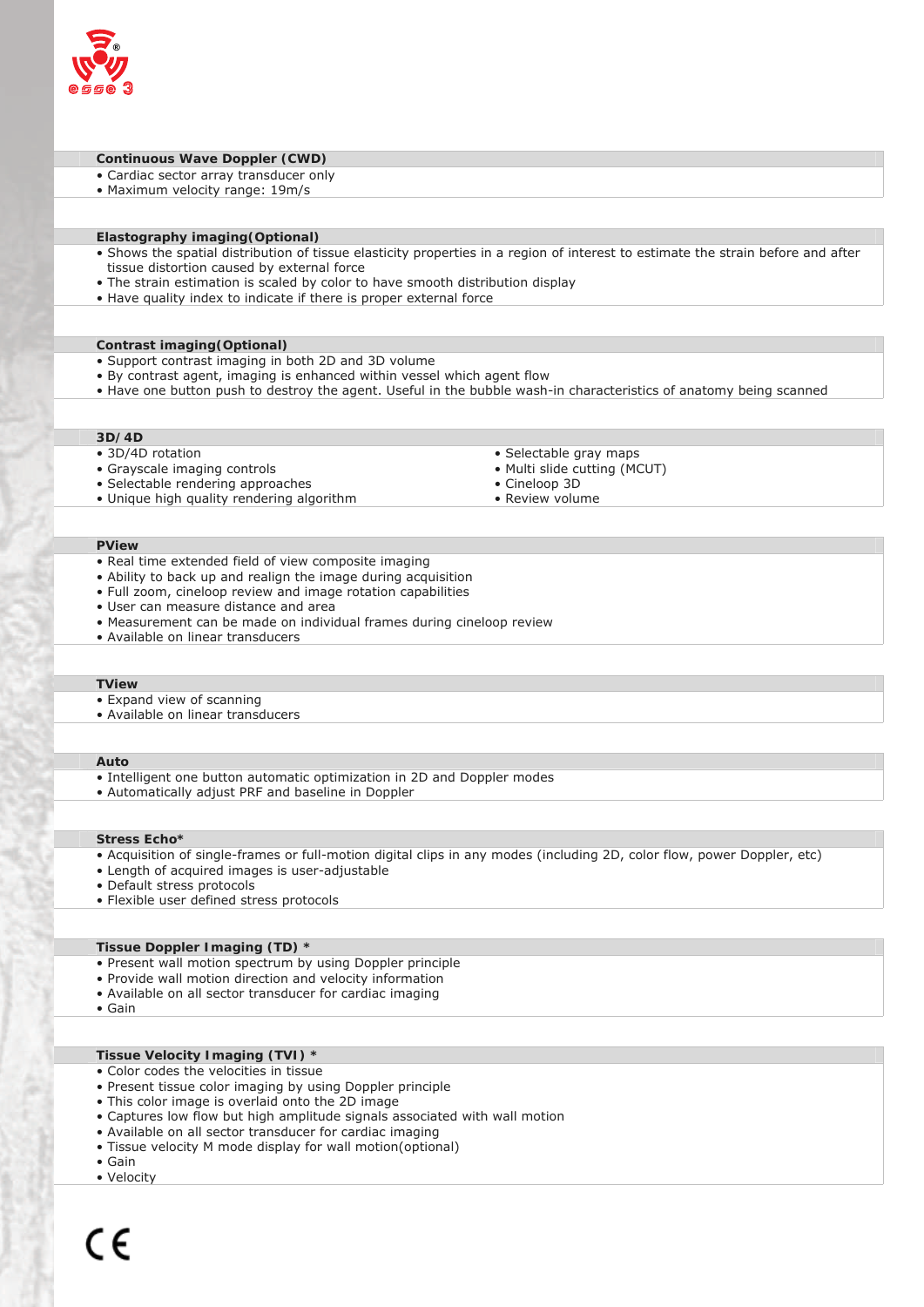

# **Touch Panel Interface**

| 2D mode            |                    |                                               |                                                       |
|--------------------|--------------------|-----------------------------------------------|-------------------------------------------------------|
| • New patient      | $\bullet$ L/R      | • Maps                                        | • Focus width                                         |
| • BodyPattern      | $\bullet$ U/D      | • Frequency                                   | • Smooth                                              |
| • Archive          | • Center line      | • Focus position                              | • Acoustic power                                      |
| • Comments         | • VTissue          | $\bullet$ Focus #                             | • Contrast imaging                                    |
| • End exam         | • VSpeckle         | • Dynamic Range                               | • Elastosonography                                    |
| • Sys setting      | • VFusion          | • Line density                                | • EdgeEnhance                                         |
| • Probe&App        | • Gray Filter      | • VSharpen                                    | $\bullet$ Vnear                                       |
| • Pview            | • Persistence      | • Biopsy                                      | • NeedleEnhance                                       |
| • Tview            | • Display Format   | • Image angle                                 | $\bullet$ SGC                                         |
| • Fullscreen       | • Image reference  |                                               |                                                       |
|                    |                    |                                               |                                                       |
|                    |                    |                                               |                                                       |
| <b>M</b> Mode      |                    |                                               |                                                       |
| • New patient      | $\bullet$ End exam | • U/D format                                  | • Sweep speed                                         |
| • BodyPattern      | • Sys setting      | • Maps                                        | • Gray filter                                         |
| • Archive          |                    |                                               |                                                       |
|                    | • Probe&App        | • Dynamic range                               | • VSharpen                                            |
| • Comments         | • L/R format       | • Acoustic power                              | $\bullet$ ECG                                         |
|                    |                    |                                               |                                                       |
| CF mode            |                    |                                               |                                                       |
| • New patient      | • Full Screen      |                                               | • Wall filter                                         |
|                    |                    | • Display format                              |                                                       |
| • BodyPattern      | $\bullet$ L/R      | • Sync display                                | • Packet size                                         |
| • Archive          | $\bullet$ U/D      | • Transparency                                | • Colorlevel                                          |
| • Comments         | • Baseline         | • Image reference                             | • Sensitivity                                         |
| • End exam         | • Flash Reduction  | $\bullet$ Maps                                | • Focus position                                      |
| • Sys setting      | • Line density     | • Frequency                                   | • Acoustic power                                      |
| • Probe&App        | • Persistence      | $\bullet$ PRF                                 | • Smooth                                              |
| • Invert           |                    |                                               |                                                       |
|                    |                    |                                               |                                                       |
|                    |                    |                                               |                                                       |
| PW/CW mode         |                    |                                               |                                                       |
| • New patient      | • Invert           | • Auto trace                                  | • Baseline                                            |
| • BodyPattern      | • Triplex          | • Mode/direction                              | $\bullet$ Steer                                       |
| • Archive          | • Display format   | $\bullet$ Maps                                | • Sample volume                                       |
| • Comments         | • Sweep speed      | • Frequency                                   | • Volume                                              |
| $\bullet$ End exam | • Gray filter      | $\bullet$ PRF                                 | · Spectrum optimize                                   |
| • Sys setting      | • Dynamic range    | • Wall filter                                 | • Acoustic power                                      |
| • Probe&App        | • Trace sensitive  |                                               |                                                       |
|                    |                    |                                               |                                                       |
|                    |                    |                                               |                                                       |
| 3D mode            |                    |                                               |                                                       |
| • Comments         |                    |                                               |                                                       |
|                    |                    | • Volume angle                                |                                                       |
| • BodyPattern      |                    |                                               |                                                       |
| • Back to 2D       |                    | · Auto rotate (after data acquisition)        |                                                       |
|                    |                    | • Movement step (after data acquisition)      |                                                       |
| • Start3D          |                    | · Slice position(after data acquisition)      |                                                       |
| • Render           |                    | • Speed (after data acquisition)              |                                                       |
| • Display format   |                    | • HQ Light(after data acquisition)            |                                                       |
| • Image reference  |                    | • Rotation angle (after data acquisition)     |                                                       |
| • View             |                    | • Rotation direction (after data acquisition) |                                                       |
| • Gray map         |                    | • 3DMcut(after data acquisition)              |                                                       |
| • VSpeckle         |                    | • Magic Cut (after data acquisition)          |                                                       |
| • Quality          |                    | • Free View(after data acquisition)           |                                                       |
| • Threshold        |                    |                                               | • Smart Touch 3D/4D operation(after data acquisition) |
| • Transparency     |                    |                                               |                                                       |
|                    |                    |                                               |                                                       |
| 4D mode            |                    |                                               |                                                       |
| • Comments         |                    | • View                                        |                                                       |
| • Body Pattern     |                    | • Gray map                                    |                                                       |
| • Back to 2D       |                    | • VSpeckle                                    |                                                       |
| $\bullet$ Start 4D |                    | • Quality                                     |                                                       |

- Movement step
- Rotation direction
- Render
- Display format
- Image reference

• Transparency

- 3DMcut(after data acquisition)
- Smart Touch 3D/4D operation(after data acquisition)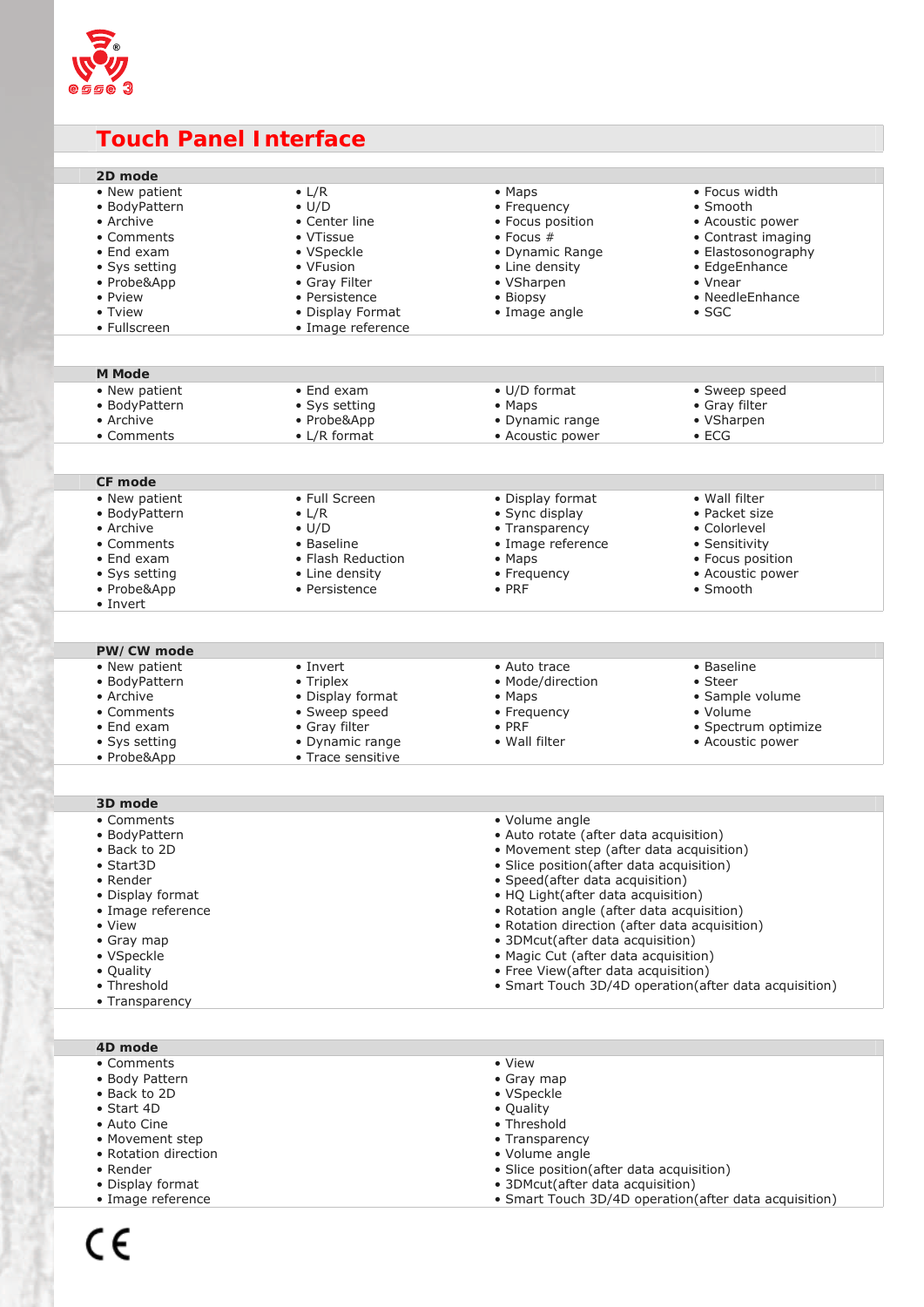

# **System Feature**

| Display modes                                                                                                       |  |
|---------------------------------------------------------------------------------------------------------------------|--|
|                                                                                                                     |  |
| · Simultaneous capability<br>• Duplex and Triplex mode                                                              |  |
| $\bullet$ 2D/PW/CW<br>· Quad display in 3D/4D application                                                           |  |
| • 2D/CF or PDI<br>• 9 slice images display in 3D/4D application                                                     |  |
| $\bullet$ 2D/M<br>• Time line display                                                                               |  |
| • Independent dual 2D/PW or CW<br>$\bullet$ Dual, 2D/2D                                                             |  |
| • Dual, 2D/2D+CF or PDI<br>• Timed based sweep update mode                                                          |  |
| • Dual, duplex and triplax                                                                                          |  |
|                                                                                                                     |  |
|                                                                                                                     |  |
| <b>Display annotation</b>                                                                                           |  |
| · Institution/hospital name<br>• 2D/M mode: acoustic power output,                                                  |  |
| • Date: 2 types selectable, YY/MM/DD, MM/DD/YY<br>gain, frequency, frame rate, dynamic                              |  |
| • Time: 2 types selectable, 24 hours and 12 hours<br>range                                                          |  |
| • Operator identification<br>• Color mode: color acoustic power                                                     |  |
| • Patient name, first, last<br>output, color gain, color flow frequency,<br>• Patient identification: 30 characters |  |
| PRF, wall filter<br>• PW/CW mode: Doppler acoustic<br>• Gestational age from LMP/EDC/GA/BBT                         |  |
| • Power output index<br>power output, Doppler gain, Doppler                                                         |  |
| • MI: mechanical index<br>frequency, PRF, wall filter, sample                                                       |  |
| • TIS: thermal index soft tissue<br>depth                                                                           |  |
| • TIC: thermal index cranial (Bone)<br>• Scanline Gain Compensation(SGC) with 6 slides                              |  |
| • TIB: thermal index bone<br>adjustment                                                                             |  |
| • Probe orientation marker: coincide with a probe<br>• Focus zone marker                                            |  |
| orientation marking on the probe<br>• Body pattern                                                                  |  |
| • Gray/color bar<br>. PW and CW scale markers: time/speed                                                           |  |
| • Measurement result window<br>• M scale markers: time/depth, time                                                  |  |
| • System measurement display<br>• Probe type                                                                        |  |
| • Application name<br>· System message display                                                                      |  |
| • Image depth<br>· Biopsy guide line                                                                                |  |
| • Imaging parameters by mode<br>• Heart rate                                                                        |  |

#### **Simple User Operation Interface**

• Simple user interface and easy workflow, allows one step on probe & application switch, and intuitive user parameter control

# **Cineloop**

- Acquisition, storage in memory and display of up to 15000 frames, 1500 seconds long of 2D, color and PW/CW images for review
- Acquisition, storage and replay of Doppler audio

#### **Compare**

• Flexibly compare live imaging with stored imaging by one key

# **Quick save feature**

- The system provides quick save function through USB stick, internal/external HDD, DVD during or after exam
- Configurable saving file format, VRD (Raw Data), DICOM, PNG and AVI

#### **Physio**

- One 3-lead ECG input
- Gain, sweep rate and display position controls
- Automatic heart rate calculation and display
- Fault condition display

# **Archive**

- Patient data input which include patient ID, name, nationality, birth date, sex, exam physician, quality check, exam operator
- Physical data such as weight, height
- Patient exam management
- Patient exam images storage and management
- Import VRD format data into the system from outside media, such as USB stick, external HDD, DVD
- Export patient data into outside medias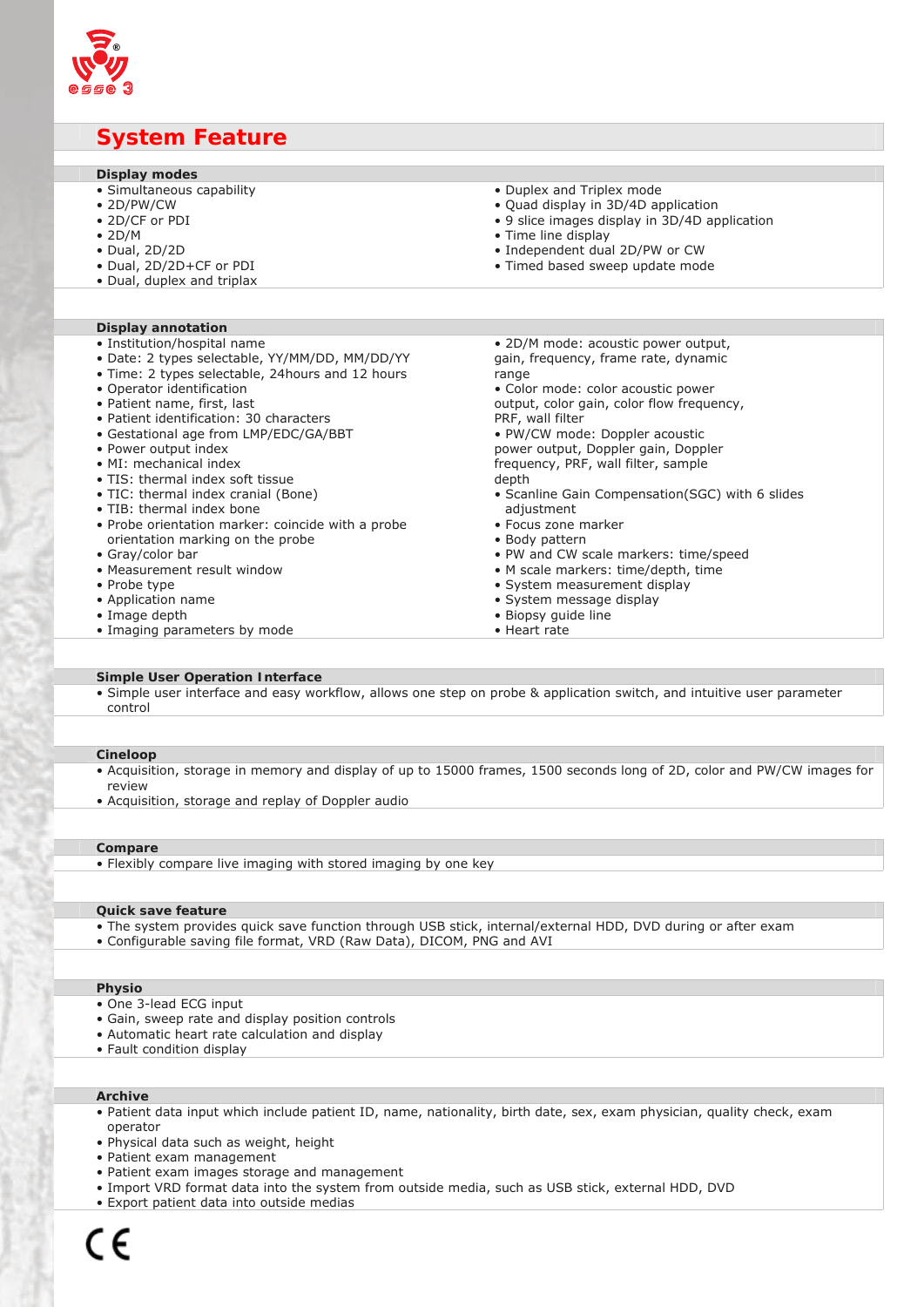

# **Report**

- Automatically pull patient data into the report
- Automatically load measurement worksheet into the report
- Pull related exams' images into the report
- Write comments in the report
- Print report through network or local printer

# **Connectivity**

- Standard connectivity features
- Local print to on-board or off-board video printers through USB port
- Page report print
- Image export to removable media (DVD, external HDD, USB stick)
- Network linkage
- Image export to network storage servers\*
- DICOM export and retrieve \*
- Integrated DVDRW
- Support standard DVD media • Data storage formats include VRD, DICOM, JPEG, AVI
- VRD and DICOM images stored in disc can be recalled on the system
- PNG and AVI images can be played on normal computers
- On-board patient exam storage • Direct digital storage of static image or cineloop images to
- internal hard disk drives
- Fully integrated user interface

#### **Probes/application**

- Selectable multiple applications
- Edit exist application preset
- Edit user defined preset
- Rename preset
- Return to factory preset
- Quick save user defined parameters in related application

#### **Safety Conformance**

- Regulatory Notice: This device is tested to meet all applicable requirements in relevant. According to 93/42 EEC, it is class IIa medical device.
- Conformity to Standards:
- IEC 60601-1 E3:2005 Medical electrical equipment Part 1: General requirements for basic safety and essential performance
- IEC 60601-1-1:2000 Safety requirements for medical electrical systems
- IEC 60601-1-2:2007 Electromagnetic compatibility Requirements and tests
- IEC 60601-1-4:2000 Programmable electrical medical Systems
- IEC 60601-1-6:2010 Usability
- IEC 60601-2-37:2005 Medical electrical equipment Particular requirements for the safety of ultrasonic medical diagnostic and monitoring equipment
- IEC 61157:2007 Declaration of acoustic output parameters
- ISO 10993-1:2009 Biological evaluation of medical devices
- IEC 62366:2007 Medical devices Application of usability engineering to medical devices
- Council Directive 93/42/EEC on M.D.
- Directive 2002/96/EC on Waste Electrical and Electronic Equipment
- Directive 2006/42/EC on Machinery

# **Measurement and Analysis**

# **Generic Measurement in 2D mode**

- Depth
- Distance
- Perimeter
- Length and width method
- Ellipse method
- Polygon method
- Spline method
- Tracing method
- Area
- Ellipse method
- Spline method
- 
- 
- 
- 
- 
- 
- Single ellipse method
- Single ellipse and single line method
- Angle
- Stenosis
- Diameter method
- Square meter method
- A and B ratio
- Diameter ratio
- Square meter ratio

# **Generic Measurement in M mode**

- Depth
- Distance
- Time
- Speed
- Heart rate • Stenosis
- A and B ratio
- 
- 
- Time ratio
	- Speed ratio
- Diameter ratio
	- -

• Polygon method

• Length and width method

- Tracing method
- Volume
- Single line method
- Dual line method
- Triple line method